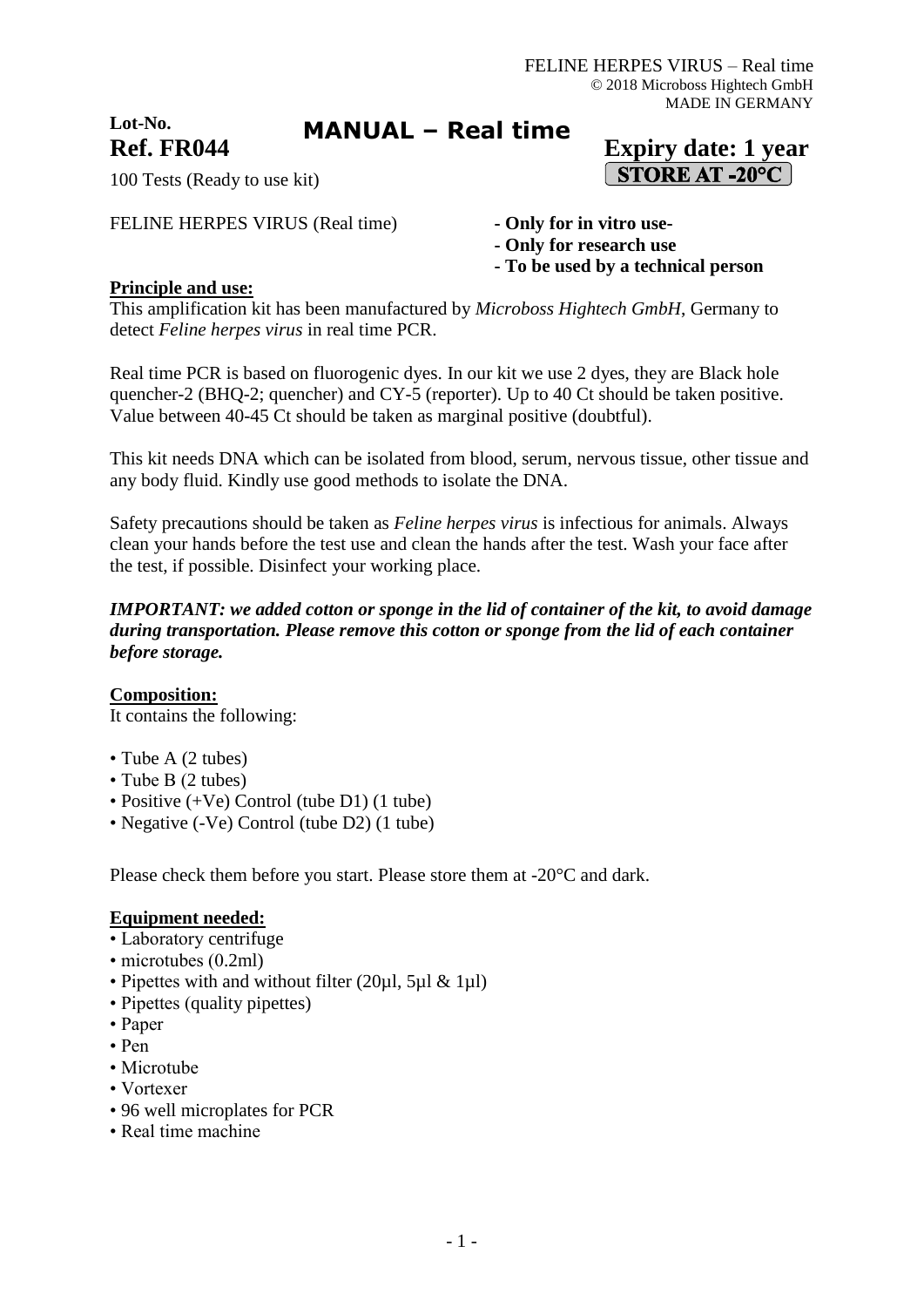# **Procedure:**

After your DNA isolation is completed. (Kindly use good quality isolation method). Please go to PCR step

# **STEP A**

1. Kindly thaw **one tube** of each A, B, D1 and D2. After thawing, kindly put the tubes on 4°C (as it is better). If not in use, store at -20°C. Kindly keep tubes away from sunlight.

2. Mark your microtubes with a sample number and with +Ve Control and –Ve Control.



3. Add 8µl of tube A to each tube. One can also use 96 microwell plate.



**Your Probe** 

4. Add 10µl of B to each microtube. Avoid to touch the wall of the microtubes.



**TIP: you can mix 8µl of A + 10µl of B together in one tube (it will be a total volume of 180µl for 10 reactions i.e. 80µl of A + 100µl of B). From this one can take 18µl and distribute in each tube. In this way one can save the hardware and time.**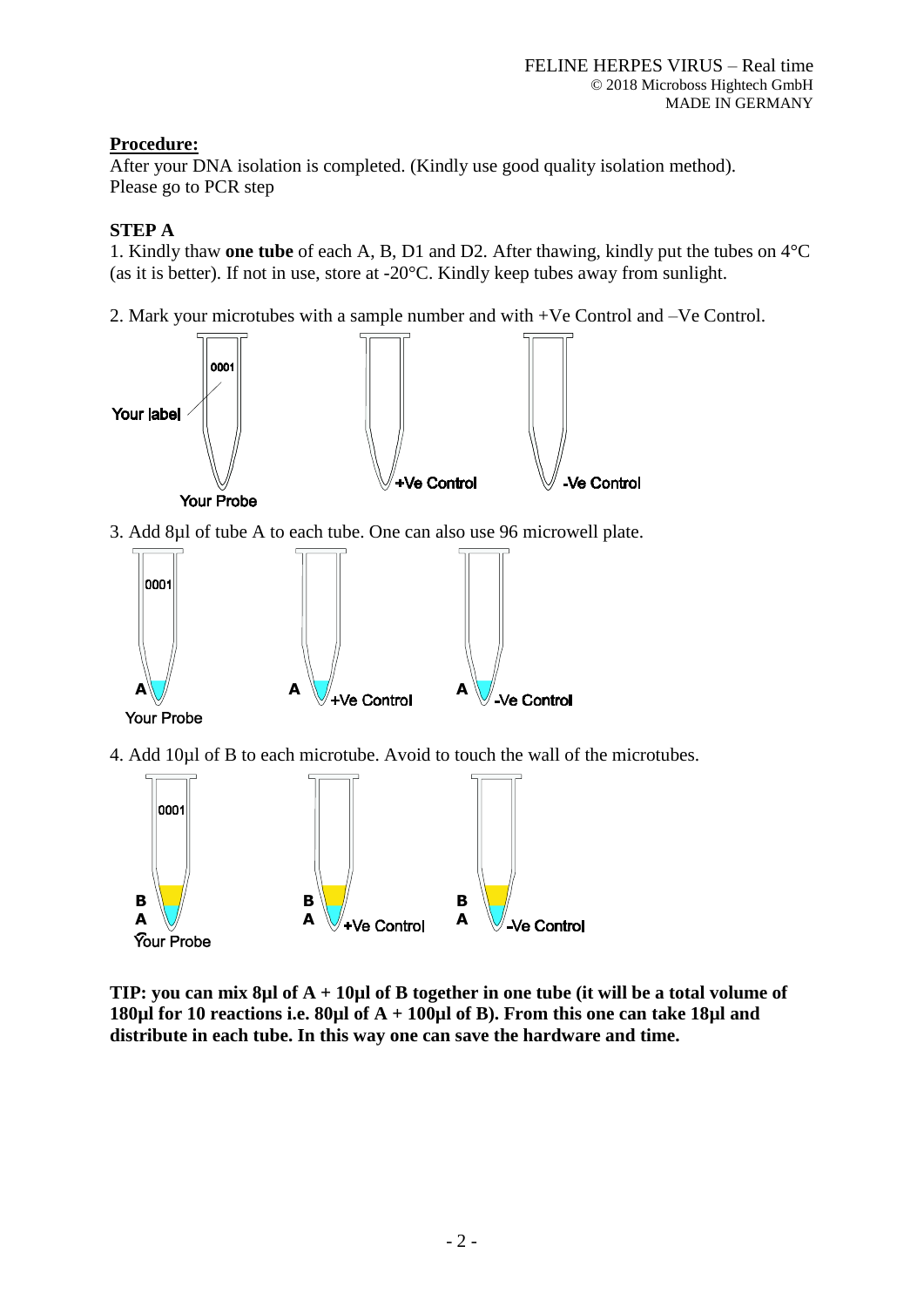5. Add 2µl of your DNA template (DNA isolated from samples) with pipette tip with filter to each microtube according to your label except +Ve and –Ve (Avoid touching the wall). **Use everytime a new pipette tip** (for each sample)! Mix it.



6. Use new pipette tip with filter. Add  $2\mu$ l of +Ve (tube D1) to +Ve Control (avoid to touch the wall). Use a new pipette tip. Mix it.



7. Use a new pipette tip. Add 2µl of –Ve (D2) to –Ve Control (don't touch the wall). Mix it.



8. Centrifuge all tubes for 20 sec. for 8000 rpm (this is not necessary but it is better). Run PCR now.

9. Run the program of your thermocycler as followings:

Kindly check whether you have added everything correctly as the level of the volume of each microtube must be almost the same.



**You must use quencher and reporter dye to setup your software (see FAQ) and run the following program:**